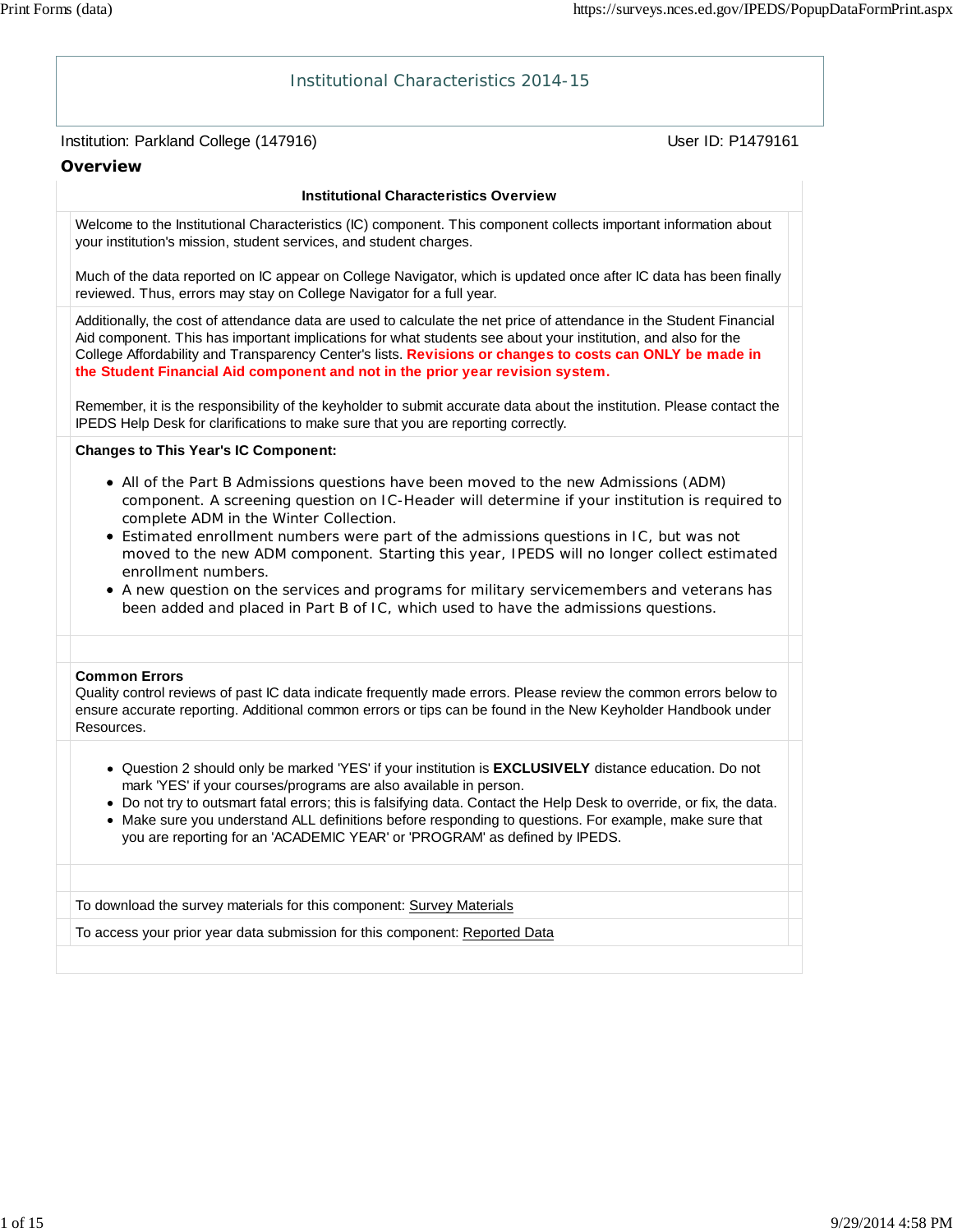User ID: P1479161

#### **Part A - Mission Statement and Distance Education**

**1.** Provide the institution's mission statement *or* a web address (URL) where the mission statement can be found. Typed statements are limited to 2,000 characters or less. The mission statement will be available to the public on College Navigator.

| Mission | Statement URL:           | http://www.parkland.edu/about/mission.aspx                                              |
|---------|--------------------------|-----------------------------------------------------------------------------------------|
|         |                          | Please begin URL with "http://" or "https://"                                           |
|         | <b>Mission Statement</b> |                                                                                         |
|         |                          |                                                                                         |
|         |                          |                                                                                         |
|         |                          |                                                                                         |
|         |                          |                                                                                         |
|         |                          |                                                                                         |
|         |                          | 2. Are all the programs at your institution offered exclusively via distance education? |
|         |                          | Yes                                                                                     |
|         |                          | No                                                                                      |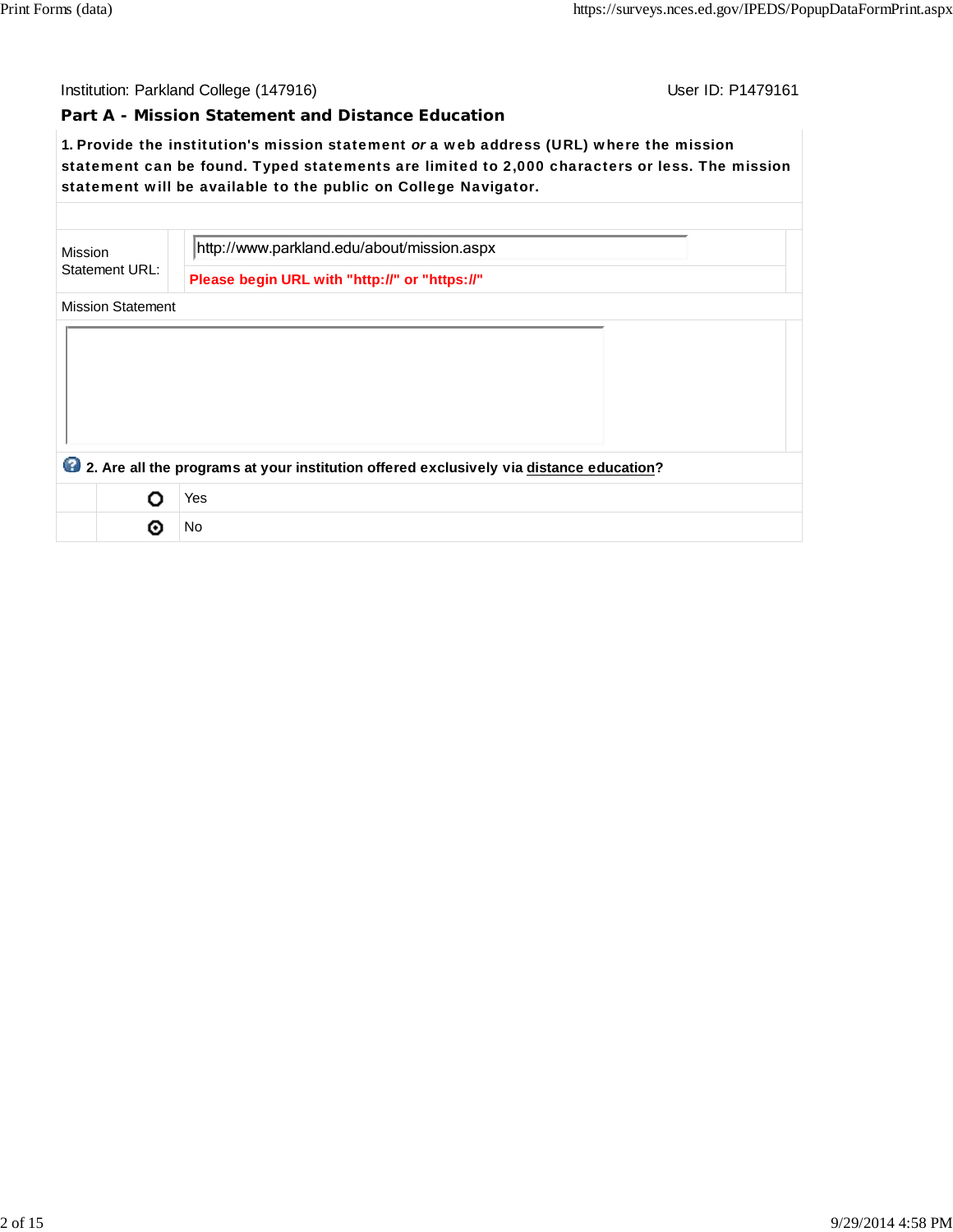## **Part B - Services and Programs for Servicemembers and Veterans**

## **1.** Which of the following are available to veterans, military servicemembers, or their families?

|   |   | Yellow Ribbon Program (officially known as Post-9/11 GI Bill, Yellow Ribbon Program)                      |
|---|---|-----------------------------------------------------------------------------------------------------------|
|   | ☑ | Credit for military training                                                                              |
|   | ☑ | Dedicated point of contact for support services for veterans, military servicemembers, and their families |
|   | ☑ | Recognized student veteran organization                                                                   |
|   | ☑ | Member of Servicemembers Opportunity Colleges                                                             |
|   |   | None of the above                                                                                         |
| . |   |                                                                                                           |

 **You may use the space below to** provide context **for the data you've reported above. These context notes will be posted on the College Navigator website, and should be written to be understood by students and parents.**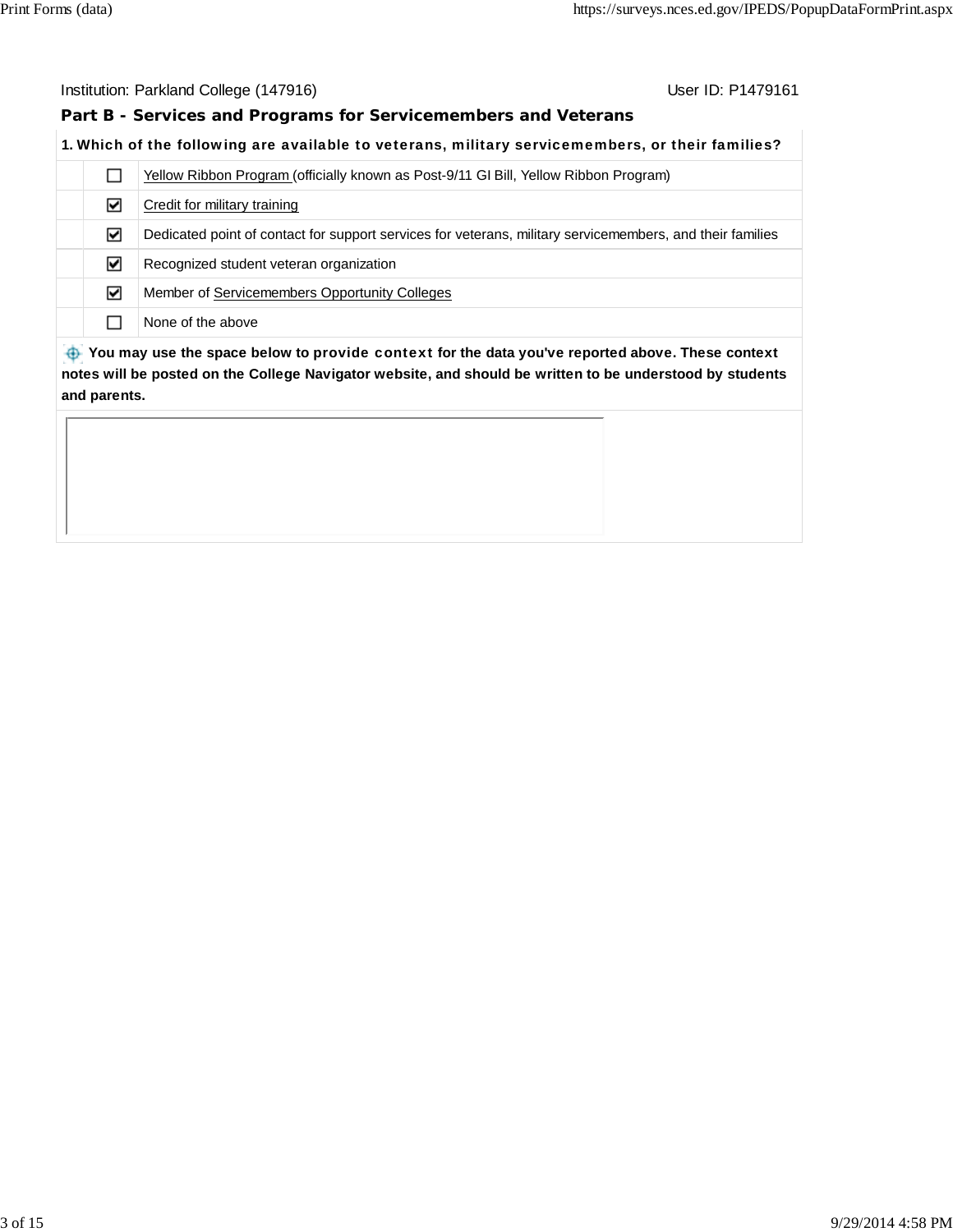|                                                            | Institution: Parkland College (147916)<br>User ID: P1479161                  |                                                                                                       |                                                          |   |      |   |                                                                                                     |
|------------------------------------------------------------|------------------------------------------------------------------------------|-------------------------------------------------------------------------------------------------------|----------------------------------------------------------|---|------|---|-----------------------------------------------------------------------------------------------------|
| Part C - Student Services - Special Learning Opportunities |                                                                              |                                                                                                       |                                                          |   |      |   |                                                                                                     |
|                                                            | 1. Does your institution accept any of the following? [Check all that apply] |                                                                                                       |                                                          |   |      |   |                                                                                                     |
|                                                            |                                                                              |                                                                                                       |                                                          |   |      |   |                                                                                                     |
|                                                            | ☑                                                                            |                                                                                                       | Dual credit (college credit earned while in high school) |   |      |   |                                                                                                     |
|                                                            | ☑                                                                            |                                                                                                       | Credit for life experiences                              |   |      |   |                                                                                                     |
|                                                            | ☑                                                                            |                                                                                                       | Advanced placement (AP) credits                          |   |      |   |                                                                                                     |
|                                                            | □                                                                            |                                                                                                       | None of the above                                        |   |      |   |                                                                                                     |
|                                                            |                                                                              |                                                                                                       |                                                          |   |      |   |                                                                                                     |
|                                                            |                                                                              |                                                                                                       |                                                          |   |      |   | 2. What types of special learning opportunities are offered by your institution? [Check all that    |
| apply]                                                     |                                                                              |                                                                                                       |                                                          |   |      |   |                                                                                                     |
|                                                            |                                                                              |                                                                                                       |                                                          |   |      |   |                                                                                                     |
|                                                            | ☑                                                                            | <b>ROTC</b>                                                                                           |                                                          |   |      |   |                                                                                                     |
|                                                            |                                                                              | ☑                                                                                                     | Army                                                     | ☑ | Navy | ☑ | Air Force                                                                                           |
|                                                            | ☑                                                                            |                                                                                                       | Study abroad                                             |   |      |   |                                                                                                     |
|                                                            | □                                                                            |                                                                                                       | Weekend/evening college                                  |   |      |   |                                                                                                     |
|                                                            |                                                                              | Teacher certification (for the elementary, middle school/junior high, or secondary level)             |                                                          |   |      |   |                                                                                                     |
|                                                            | □                                                                            | Do not include certifications to teach at the postsecondary level.                                    |                                                          |   |      |   |                                                                                                     |
|                                                            |                                                                              | □<br>Students can complete their preparation in certain areas of specialization                       |                                                          |   |      |   |                                                                                                     |
|                                                            |                                                                              | П                                                                                                     |                                                          |   |      |   | Students must complete their preparation at another institution for certain areas of specialization |
|                                                            |                                                                              | This institution is approved by the state for the initial certification or licensure of teachers<br>П |                                                          |   |      |   |                                                                                                     |
|                                                            | $\Box$                                                                       | None of the above                                                                                     |                                                          |   |      |   |                                                                                                     |
|                                                            |                                                                              |                                                                                                       |                                                          |   |      |   |                                                                                                     |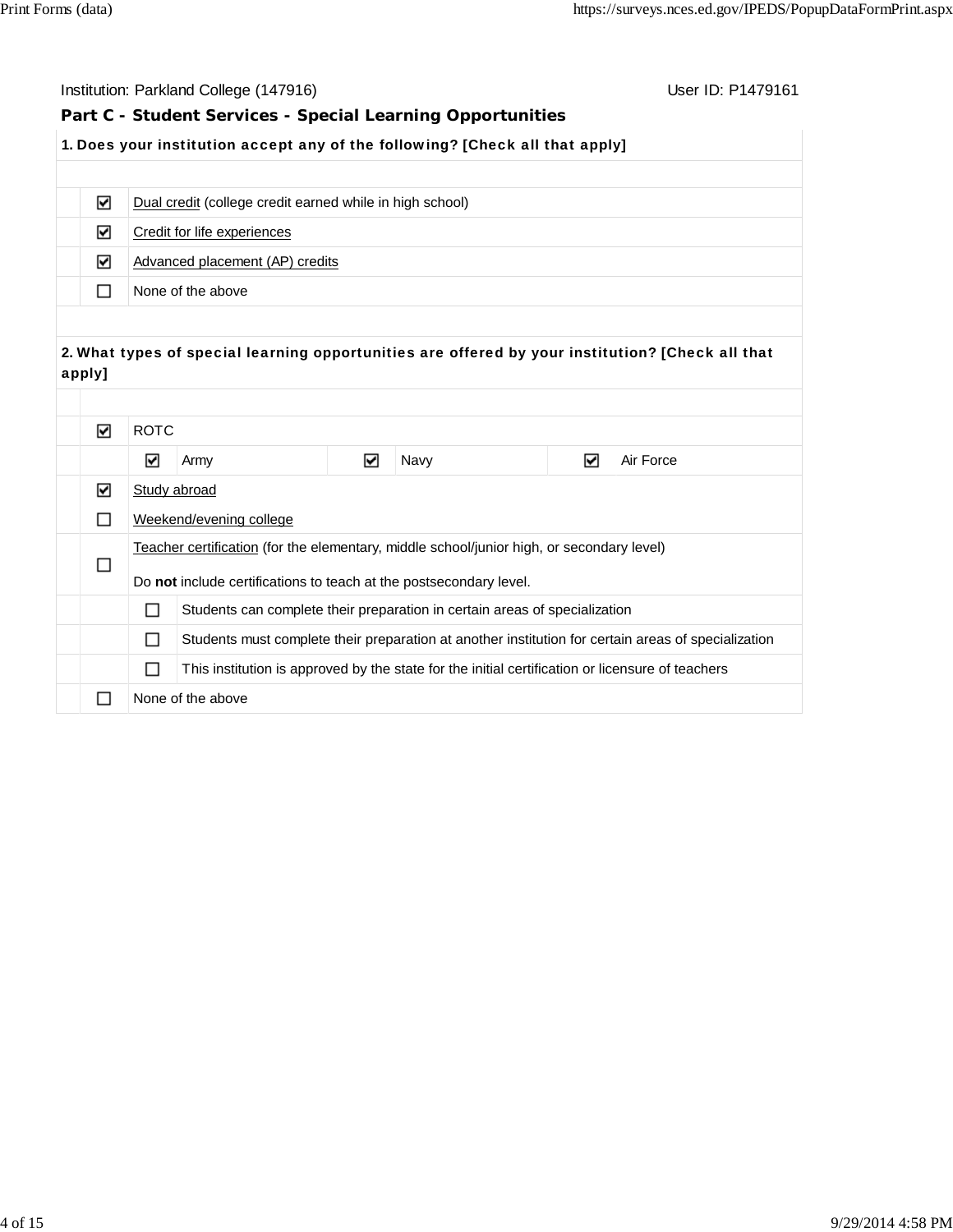Institution: Parkland College (147916) November 2012 12: P1479161

## **Part C - Student Services - Distance Opportunities**

**4.** Which of the following selected student services are offered by your institution? [Check all that apply]

| ☑ | Remedial services                           |
|---|---------------------------------------------|
| ⊻ | Academic/career counseling services         |
| ☑ | Employment services for current students    |
| ☑ | Placement services for program completers   |
| ☑ | On-campus day care for children of students |
|   | None of the above                           |
|   |                                             |

## **5.** Does your institution have its own library or are you financially supporting a shared library with another postsecondary education institution?

| ⊙ | Have our own library                                                             |
|---|----------------------------------------------------------------------------------|
|   | Do not have our own library but contribute financial support to a shared library |
|   | Neither of the above                                                             |

## **6.** Indicate whether or not any of the following alternative tuition plans are offered by your institution.

|   |   | No                       |                              |  |  |
|---|---|--------------------------|------------------------------|--|--|
|   | ⊙ | Yes                      |                              |  |  |
|   |   |                          | Tuition guarantee            |  |  |
|   |   | ı ı                      | Prepaid tuition plan         |  |  |
| 罓 |   |                          | Tuition payment plan         |  |  |
|   |   | $\overline{\phantom{a}}$ | Other (specify in box below) |  |  |
|   |   |                          |                              |  |  |

## **<sup>1</sup>2** 7. Please indicate at what level(s) your institution offers distance education opportunities (courses and/or programs).

| ⊽ | Undergraduate                                                   |
|---|-----------------------------------------------------------------|
|   | Graduate                                                        |
|   | The institution does not offer distance education opportunities |
|   |                                                                 |

 **You may use the space below to** provide context **for the** alternative tuition plans **you've reported above. These context notes will be posted on the College Navigator website, and should be written to be understood by students and parents.**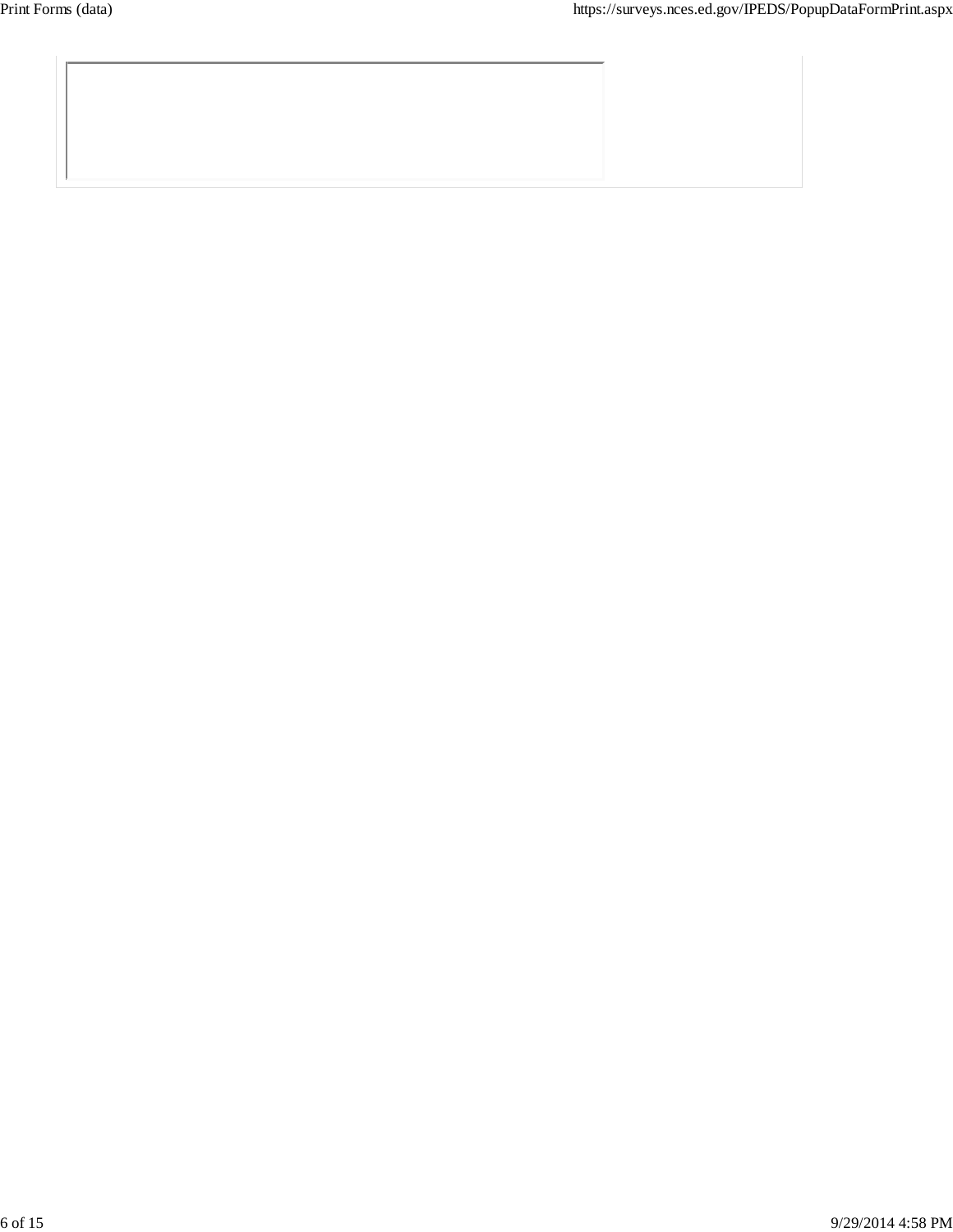## **Part C - Disability Service**

Please indicate the percentage of all undergraduate students enrolled during fall 2013 who were formally registered as students with disabilities with the institution's office of disability services (or the equivalent office).

|   | 3 percent or less    |      |
|---|----------------------|------|
| ⊙ | More than 3 percent: | $\%$ |

 **You may use the space below to** provide context **for the data you've reported above. These context notes will be posted on the College Navigator website, and should be written to be understood by students and parents.**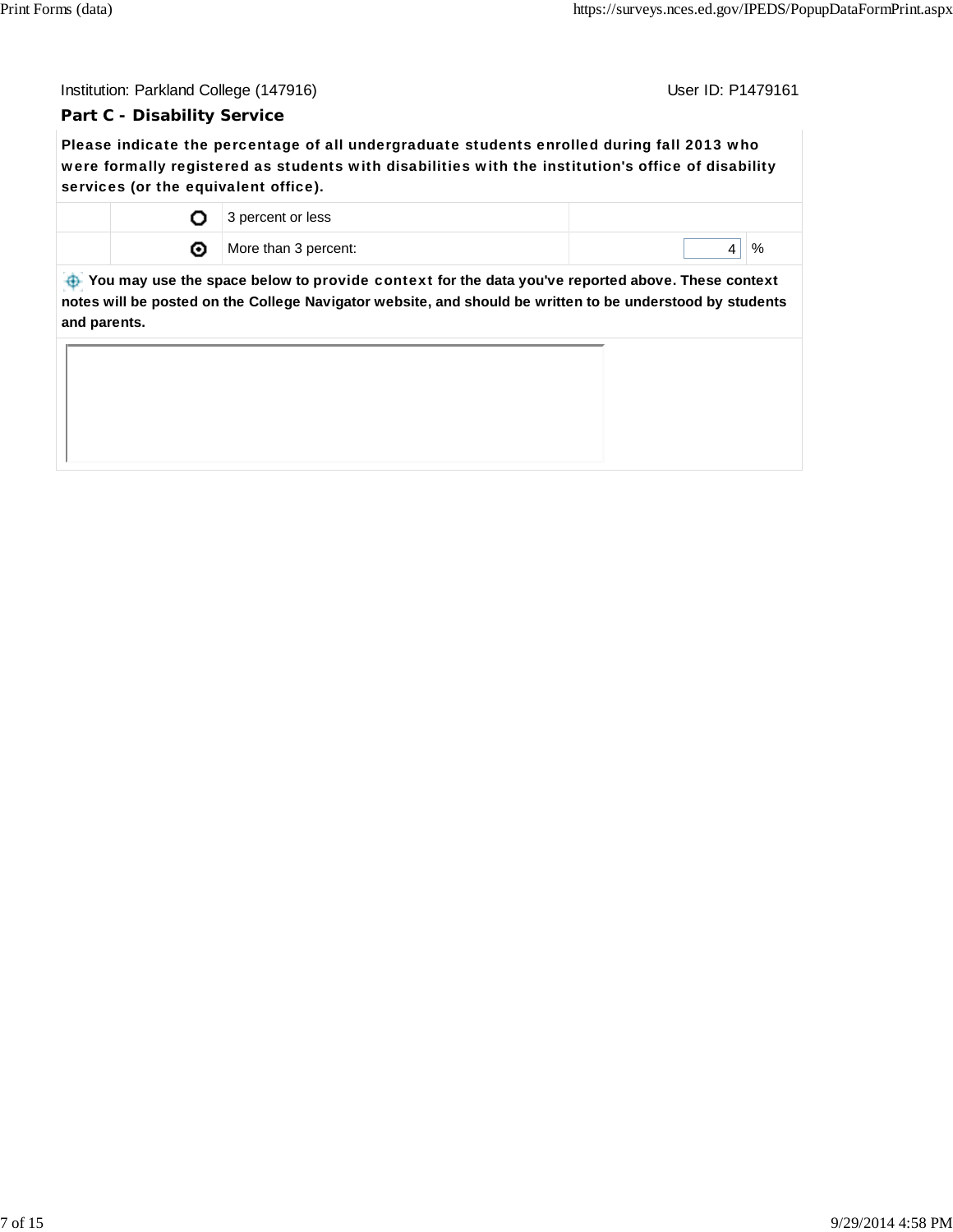#### Institution: Parkland College (147916) November 2012 12: P1479161

## **Part D - Student Charges Questions**

## **1.** Are all full-time, first-time degree/certificate-seeking students required to live on campus or in institutionally-controlled housing?

*If you answer Yes to this question, you will not be asked to report off-campus room and board in the price of attendance (D11).*

*This is only a screening question, and your response does not show up on College Navigator.*

*If you make any exceptions to this rule, and have even one first-time, full-time student living off-campus, please answer No so that this does not cause conflicts with the Student Financial Aid survey. Making changes to the SFA component is very difficult and may lead to inaccurate reporting for your institution.*

 $\odot$  No

**O** Yes, and we do not make **ANY** (even one) exceptions to this rule

#### **2.** Does your institution charge different tuition for in-district, in-state, or out-of-state students?

| If you answer Yes to this question, you will be expected to report tuition amounts for in-district, in-state, and |  |
|-------------------------------------------------------------------------------------------------------------------|--|
| out-of-state students.                                                                                            |  |

*Please only select Yes if you really charge different tuition rates, or you will be reporting the same numbers 3 times.*

| ١o     |
|--------|
| c<br>s |

#### **3.** Does your institution offer institutionally-controlled housing (either on or off campus)?

*If you answer Yes to this question, you will be expected to specify a housing capacity, and to report a room charge or a combined room and board charge (D10).*

**O** No

O Yes

Specify housing capacity for academic year 2014-15

#### **4.** Do you offer board or meal plans to your students?

*If you answer Yes to this question, you will be expected to report a board charge or combined room and board charge (D10).*

|  | Νo                                                                                         |
|--|--------------------------------------------------------------------------------------------|
|  | Yes - Enter the number of meals per week in the maximum meal plan available                |
|  |                                                                                            |
|  | Yes - Number of meals per week can vary (e.g., students' charge meals against a meal card) |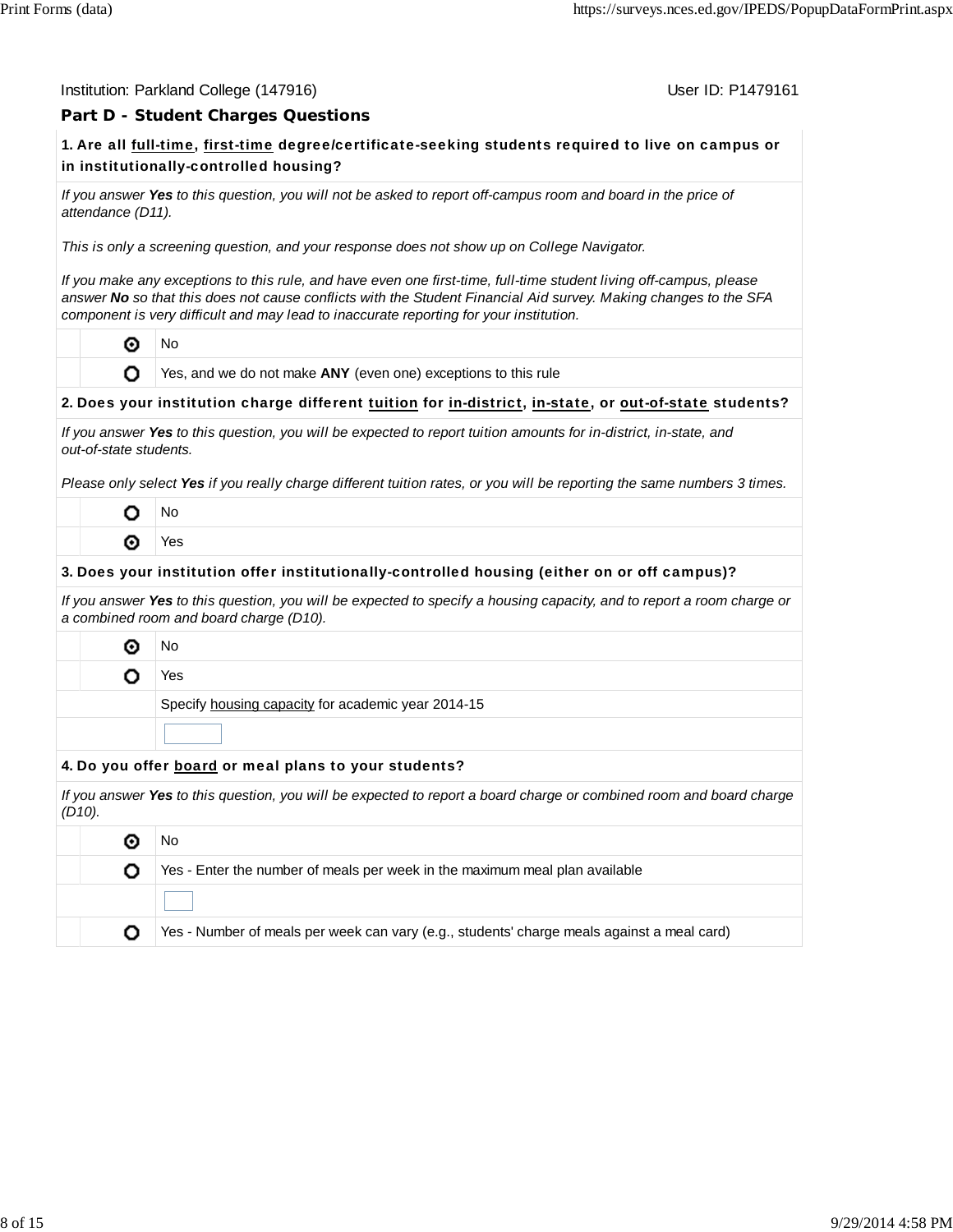| Part D - Undergraduate Student Charges<br>If the institution charges an application fee, indicate the amount.<br><b>C</b> Amount<br><b>Prior year</b><br>Undergraduate application fee<br>0<br>5. Charges to full-time undergraduate students for the full academic year 2014-15<br>Please be sure to report an average tuition that includes all students at all levels (freshman, sophomore, etc.).<br>In-district<br><b>Prior year</b><br><b>Prior year</b><br>Out-of-state<br>In-state<br>All full-time undergraduates<br>3,480<br>3,270<br>8,550<br>9,090<br>13,890<br>Average tuition | User ID: P1479161<br>Institution: Parkland College (147916) |     |     |     |     |          |                   |  |  |  |
|---------------------------------------------------------------------------------------------------------------------------------------------------------------------------------------------------------------------------------------------------------------------------------------------------------------------------------------------------------------------------------------------------------------------------------------------------------------------------------------------------------------------------------------------------------------------------------------------|-------------------------------------------------------------|-----|-----|-----|-----|----------|-------------------|--|--|--|
|                                                                                                                                                                                                                                                                                                                                                                                                                                                                                                                                                                                             |                                                             |     |     |     |     |          |                   |  |  |  |
|                                                                                                                                                                                                                                                                                                                                                                                                                                                                                                                                                                                             |                                                             |     |     |     |     |          |                   |  |  |  |
|                                                                                                                                                                                                                                                                                                                                                                                                                                                                                                                                                                                             |                                                             |     |     |     |     |          |                   |  |  |  |
|                                                                                                                                                                                                                                                                                                                                                                                                                                                                                                                                                                                             |                                                             |     |     |     |     | $\bf{0}$ |                   |  |  |  |
|                                                                                                                                                                                                                                                                                                                                                                                                                                                                                                                                                                                             |                                                             |     |     |     |     |          |                   |  |  |  |
|                                                                                                                                                                                                                                                                                                                                                                                                                                                                                                                                                                                             |                                                             |     |     |     |     |          |                   |  |  |  |
|                                                                                                                                                                                                                                                                                                                                                                                                                                                                                                                                                                                             |                                                             |     |     |     |     |          |                   |  |  |  |
|                                                                                                                                                                                                                                                                                                                                                                                                                                                                                                                                                                                             |                                                             |     |     |     |     |          |                   |  |  |  |
|                                                                                                                                                                                                                                                                                                                                                                                                                                                                                                                                                                                             |                                                             |     |     |     |     |          | <b>Prior year</b> |  |  |  |
|                                                                                                                                                                                                                                                                                                                                                                                                                                                                                                                                                                                             |                                                             |     |     |     |     |          |                   |  |  |  |
|                                                                                                                                                                                                                                                                                                                                                                                                                                                                                                                                                                                             |                                                             |     |     |     |     |          | 13,050            |  |  |  |
| ⊕<br>œ<br>⊕                                                                                                                                                                                                                                                                                                                                                                                                                                                                                                                                                                                 | <b>Required fees</b>                                        | 465 | 255 | 465 | 255 | 465      | 255               |  |  |  |
| 6. Per credit hour charge for part-time undergraduate students                                                                                                                                                                                                                                                                                                                                                                                                                                                                                                                              |                                                             |     |     |     |     |          |                   |  |  |  |
| Please be sure to report an average per credit tuition that includes all students at all levels (freshman, sophomore,<br>etc.).                                                                                                                                                                                                                                                                                                                                                                                                                                                             |                                                             |     |     |     |     |          |                   |  |  |  |
|                                                                                                                                                                                                                                                                                                                                                                                                                                                                                                                                                                                             |                                                             |     |     |     |     |          |                   |  |  |  |
| <b>In-district</b><br><b>Prior year</b><br><b>Prior year</b><br>In-state<br>Out-of-state                                                                                                                                                                                                                                                                                                                                                                                                                                                                                                    |                                                             |     |     |     |     |          | <b>Prior year</b> |  |  |  |
| Per credit hour charge<br>109<br>285<br>116<br>303<br>463                                                                                                                                                                                                                                                                                                                                                                                                                                                                                                                                   |                                                             |     |     |     |     |          | 435               |  |  |  |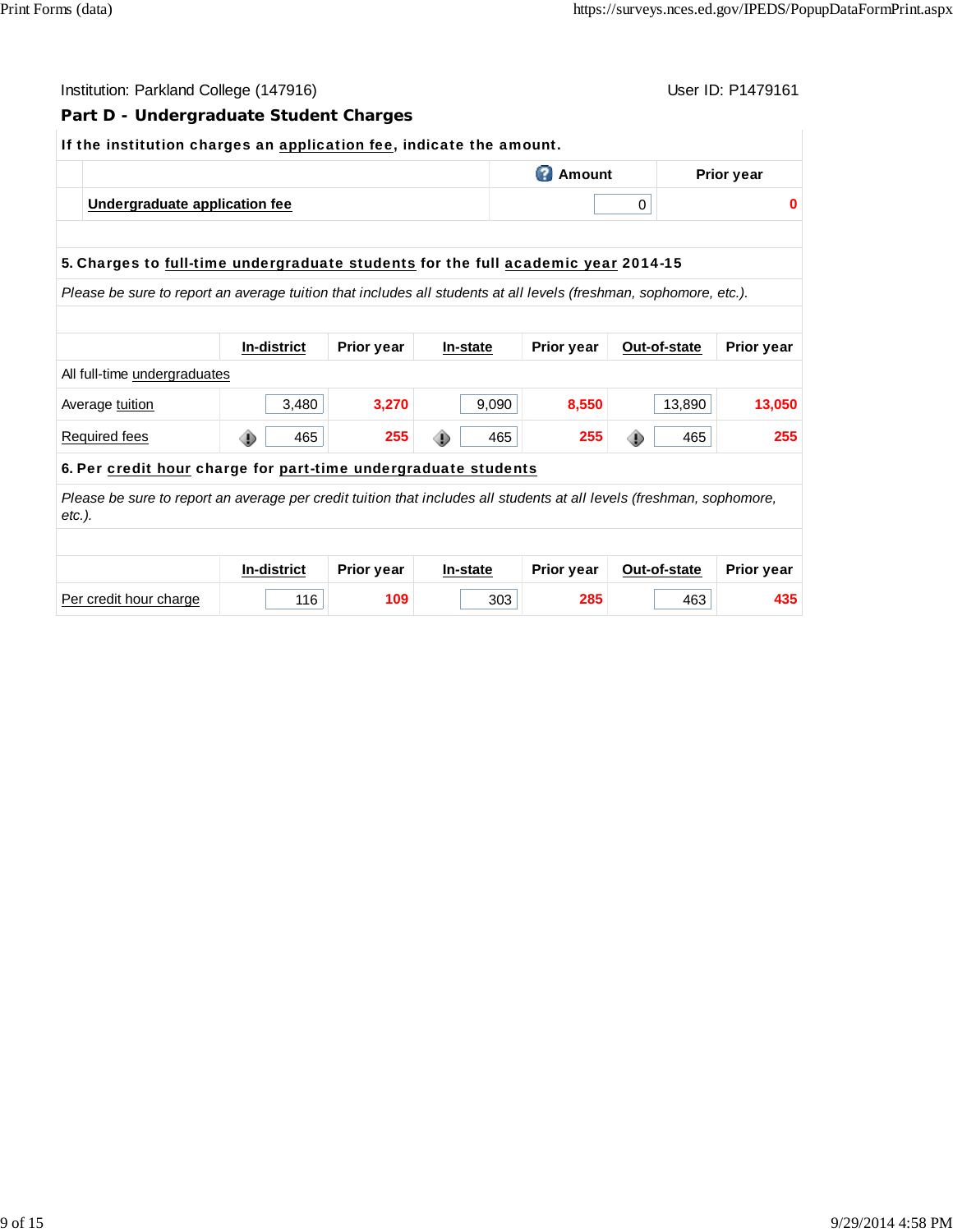## Institution: Parkland College (147916) November 2012 12: P1479161 **Part D - Student Charges - Price of Attendance 11. Cost of attendance for full-time, first-time undergraduate students:** *Please enter the amounts requested below. These data will be made available to the public on College Navigator. If your institution participates in any Title IV programs (Pell, Stafford, etc.), you must complete all information. Estimates of expenses for books and supplies, room and board, and other expenses are those from the Cost of Attendance report used by the financial aid office in determining financial need. Please talk to your financial aid office to get these numbers, to ensure that you are reporting correctly.* If the **2014-15 tuition and/or fees as reported on this page** for *full-time, first-time students* are covered by a tuition guarantee program, check the applicable box(es) under 'Tuition Guarantee'. Additionally, please indicate the maximum % increase that is guaranteed. *These numbers are expected to be fairly small. Please contact the Help Desk if you are confused about these values and how to report them.* **Charges for full academic year 2011-12 2012-13 2013-14 2014-15 Tuition Guarantee** *(check only if* **Guaranteed Published tuition and required fees:** *applicable to entering* **increase %** *students in 2014-15)* In-district **Tuition** 2,970 3,105 3,270 3,480 □  $\Box$ Required fees **240 255 255 465**  Tuition + fees total **3,210 3,360 3,525** 3,945 In-state **Tuition** 7,530 7,560 8,550 9,090  $\Box$  $\Box$  Required fees **240 255 255** 465 Tuition + fees total **7,770 7,815 8,805** 9,555 Out-of-state  $\Box$  Tuition **12,450 13,050 13,050** 13,890 Required fees **240 255 255 465**  $\Box$  Tuition + fees total **12,690 13,305 13,305** 14,355 Books and supplies **1,500 1,500 1,500** 1,200 **Off-campus (not with family):** Room and board **5,000 5,000 5,000** 5,500 Other expenses **3,000 3,000 3,000** 3,300 Room and board and other **8,000 8,000 8,000** 8,800 expenses **Off-campus (with family):** Other expenses **3,000 3,000 3,000** 3,300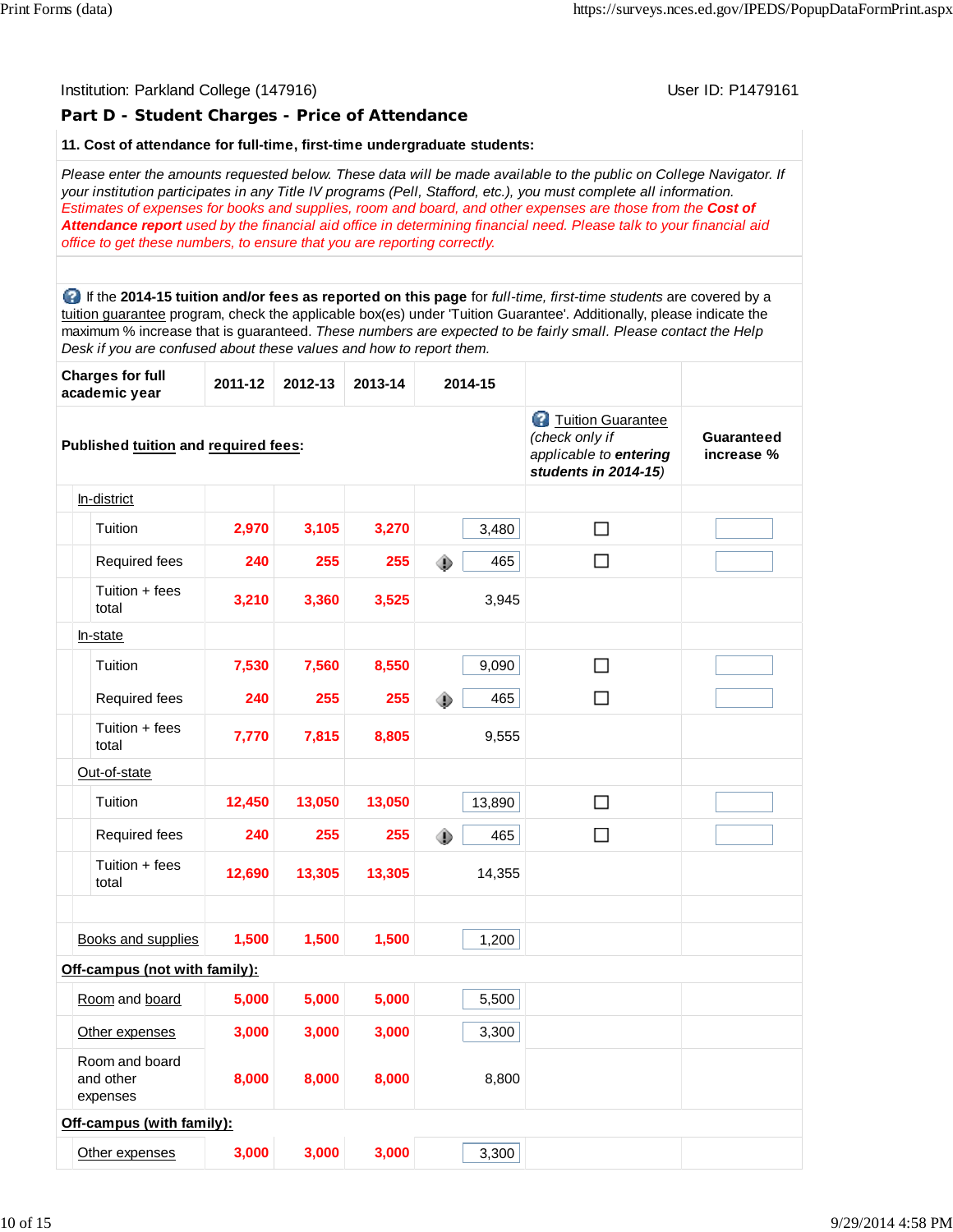**You may use the space below to** provide context **for the data you've reported above. These context notes will be posted on the College Navigator website, and should be written to be understood by students and parents.**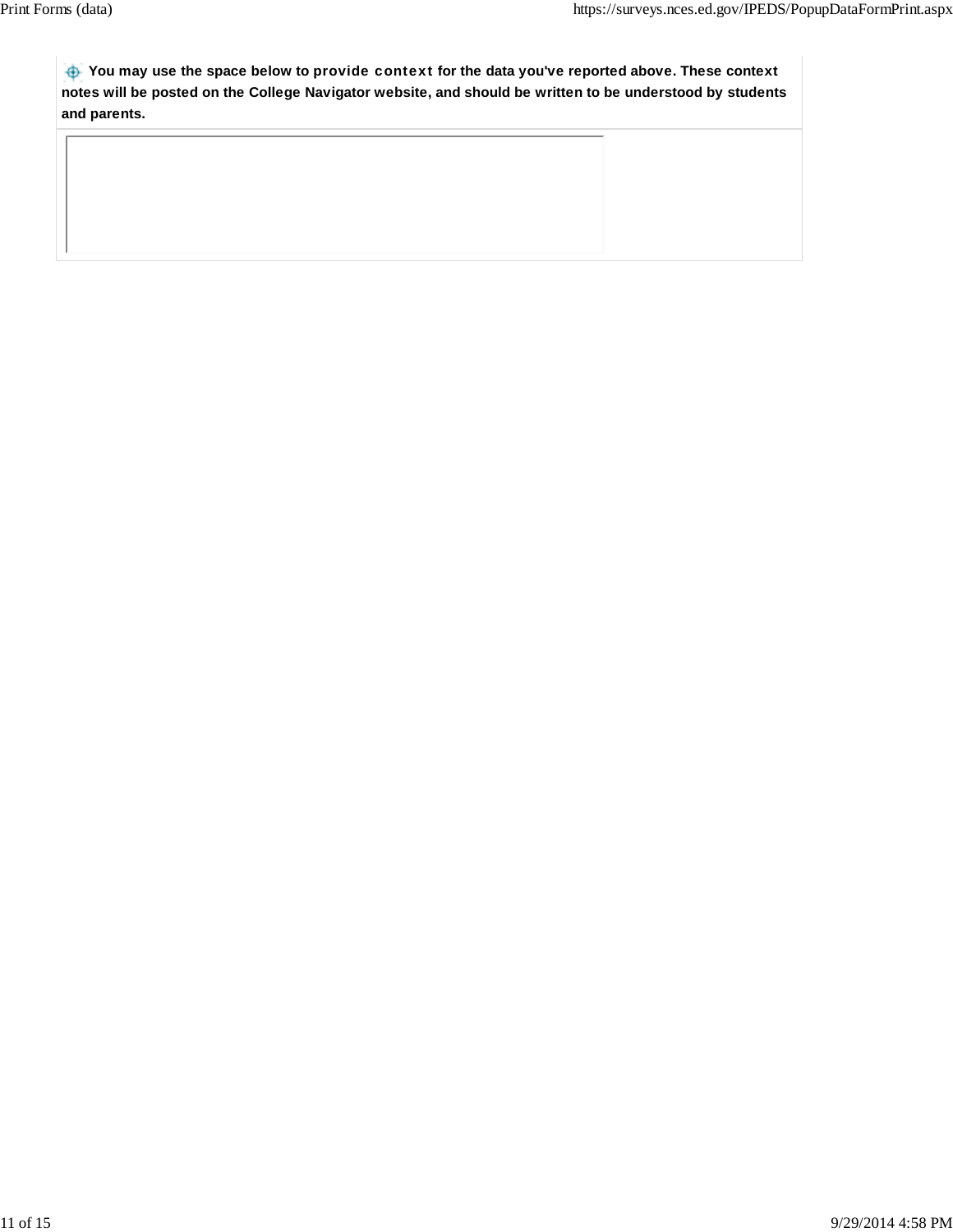## Institution: Parkland College (147916) **Institution: Parkland College (147916**)

## **Part E - Athletic Association**

# **1.** Is this institution a member of a national athletic association?

|   | No.          |                                                          |  |  |  |  |  |
|---|--------------|----------------------------------------------------------|--|--|--|--|--|
| ◉ |              | Yes - Check all that apply                               |  |  |  |  |  |
|   |              | National Collegiate Athletic Association (NCAA)          |  |  |  |  |  |
|   | $\mathbf{I}$ | National Association of Intercollegiate Athletics (NAIA) |  |  |  |  |  |
|   | ⊻            | National Junior College Athletic Association (NJCAA)     |  |  |  |  |  |
|   |              | United States Collegiate Athletic Association (USCAA)    |  |  |  |  |  |
|   | $\mathbf{L}$ | National Christian College Athletic Association (NCCAA)  |  |  |  |  |  |
|   |              | Other                                                    |  |  |  |  |  |

## **2.** If this institution is a member of the NCAA or NAIA, specify the conference FOR EACH SPORT using the pull down menu.

| <b>Sport</b>               | <b>NCAA or NAIA member</b> |    |   |                    | <b>Conference</b> |
|----------------------------|----------------------------|----|---|--------------------|-------------------|
| Football                   | ⊙                          | No |   | Yes-Specify        | Select One        |
| Basketball                 | ⊙                          | No | O | <b>Yes-Specify</b> | Select One        |
| Baseball                   | ⊙                          | No | O | Yes-Specify        | Select One        |
| Cross country and/or track | $\bullet$                  | No | O | Yes-Specify        | Select One        |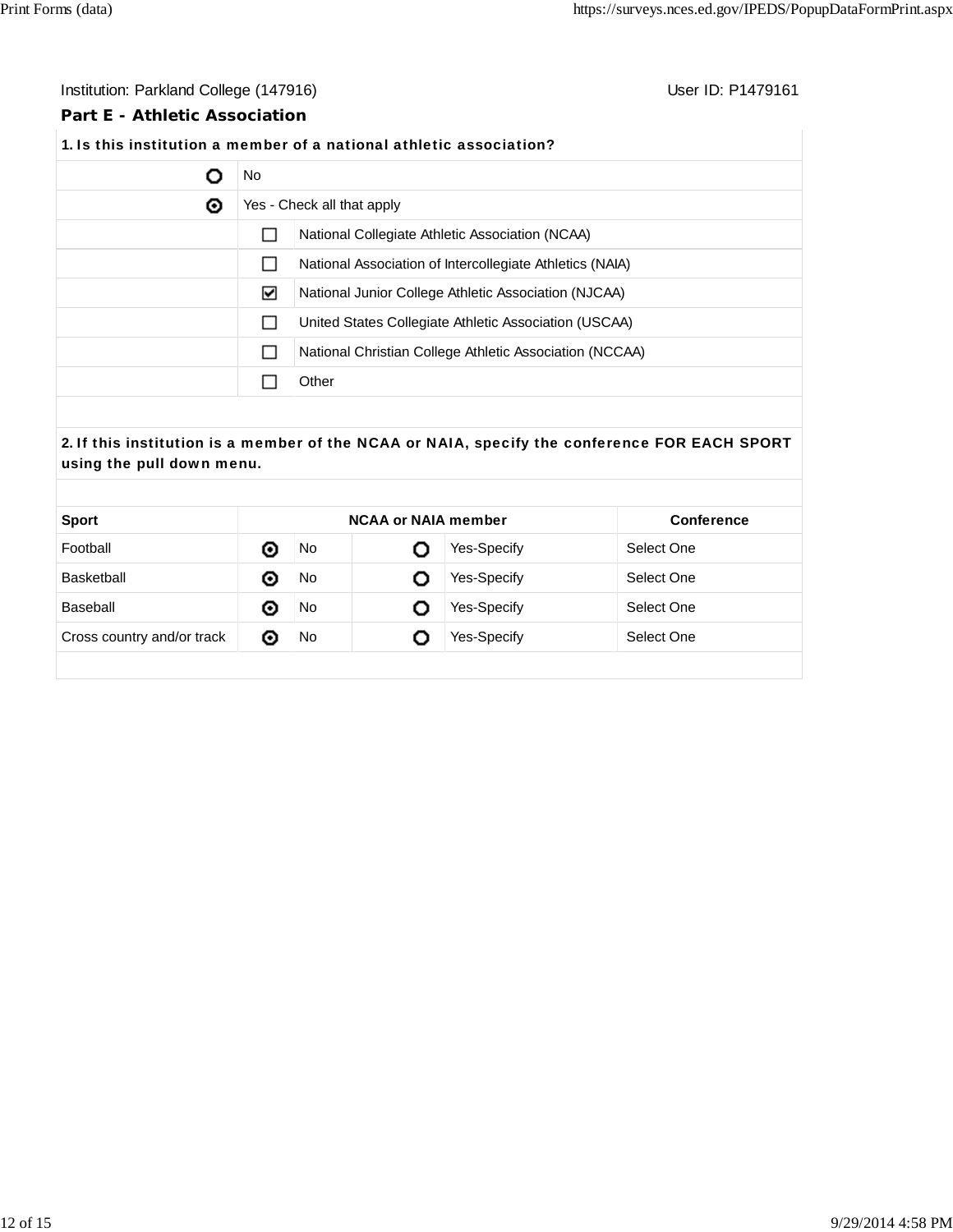# **Prepared by**

|                                 | This survey component was prepared by:                                                                                                                                                                                                                                                                                                                                |   |                          |          |                   |  |  |  |
|---------------------------------|-----------------------------------------------------------------------------------------------------------------------------------------------------------------------------------------------------------------------------------------------------------------------------------------------------------------------------------------------------------------------|---|--------------------------|----------|-------------------|--|--|--|
| ⊙                               | Keyholder                                                                                                                                                                                                                                                                                                                                                             | റ | <b>SFA Contact</b>       | Ω        | <b>HR Contact</b> |  |  |  |
| Ω                               | <b>Finance Contact</b>                                                                                                                                                                                                                                                                                                                                                | О | Academic Library Contact | Ο        | Other             |  |  |  |
| Name:<br><b>Brian Counter</b>   |                                                                                                                                                                                                                                                                                                                                                                       |   |                          |          |                   |  |  |  |
| Email:<br>bcounter@parkland.edu |                                                                                                                                                                                                                                                                                                                                                                       |   |                          |          |                   |  |  |  |
|                                 |                                                                                                                                                                                                                                                                                                                                                                       |   |                          |          |                   |  |  |  |
| component?                      | How long did it take to prepare this survey                                                                                                                                                                                                                                                                                                                           | 3 | hours                    | $\Omega$ | minutes           |  |  |  |
|                                 | The name of the preparer is being collected so that we can follow up with the appropriate person in the event that there                                                                                                                                                                                                                                              |   |                          |          |                   |  |  |  |
|                                 | are questions concerning the data. The Keyholder will be copied on all email correspondence to other preparers.                                                                                                                                                                                                                                                       |   |                          |          |                   |  |  |  |
| System.                         | The time it took to prepare this component is being collected so that we can continue to improve our estimate of the<br>reporting burden associated with IPEDS. Please include in your estimate the time it took for you to review instructions,<br>query and search data sources, complete and review the component, and submit the data through the Data Collection |   |                          |          |                   |  |  |  |
|                                 |                                                                                                                                                                                                                                                                                                                                                                       |   |                          |          |                   |  |  |  |

Thank you for your assistance.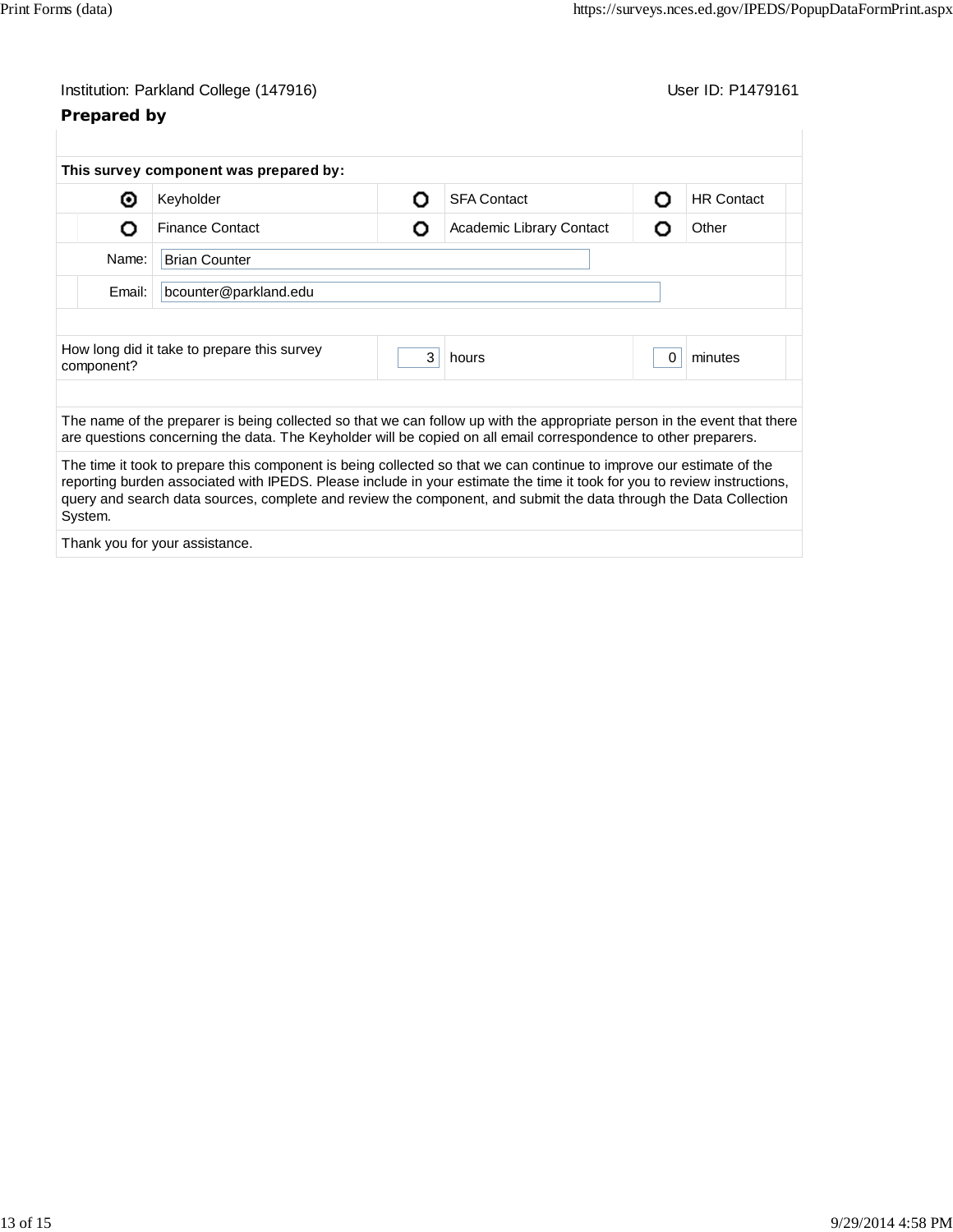## **Summary**

## **Institutional Characteristics Component Summary Academic Year Reporters**

IPEDS collects important information regarding your institution. All data reported in IPEDS survey components become available in the IPEDS Data Center and appear as aggregated data in various Department of Education reports. Additionally, some of the reported data appears specifically for your institution through the College Navigator website and is included in your institution's Data Feedback Report (DFR). The purpose of this summary is to provide you an opportunity to view some of the data that, when accepted through the IPEDS quality control process, will appear on the College Navigator website and/or your DFR. College Navigator is updated approximately three months after the data collection period closes and Data Feedback Reports will be available through the Data Center and sent to your institution's CEO in November 2015.

Please review your data for accuracy. If you have questions about the data displayed below after reviewing the data reported on the survey screens, please contact the IPEDS Help Desk at: 1-877-225-2568 or ipedshelp@rti.org.

| <b>GENERAL INFORMATION</b>                                                                           |                                                                                                                                                                                                  |  |  |  |
|------------------------------------------------------------------------------------------------------|--------------------------------------------------------------------------------------------------------------------------------------------------------------------------------------------------|--|--|--|
|                                                                                                      |                                                                                                                                                                                                  |  |  |  |
| <b>Mission Statement</b>                                                                             | http://www.parkland.edu/about/mission.aspx                                                                                                                                                       |  |  |  |
| Are all the programs at your institution<br>offered completely via distance<br>education?            | No.                                                                                                                                                                                              |  |  |  |
| Special Learning Opportunities                                                                       | ROTC (Army<br>Navy<br>Air Force)<br>Study abroad                                                                                                                                                 |  |  |  |
| <b>Student Services</b>                                                                              | Remedial services<br>Academic/career counseling services<br>Employment services for current students<br>Placement services for program completers<br>On-campus day care for children of students |  |  |  |
| Credit Accepted                                                                                      | Dual credit (college credit earned while in high school)<br>Credit for life experiences<br>Advanced placement (AP) credits                                                                       |  |  |  |
| Undergraduate students enrolled who<br>are formally registered with office of<br>disability services | 4%                                                                                                                                                                                               |  |  |  |

| <b>PRICING INFORMATION</b> |                                                                         |          |          |          |          |  |  |  |
|----------------------------|-------------------------------------------------------------------------|----------|----------|----------|----------|--|--|--|
|                            | Estimated expenses for academic year for full-time, first-time students | 2011-12  | 2012-13  | 2013-14  | 2014-15  |  |  |  |
|                            | In-district tuition and fees                                            | \$3.210  | \$3,360  | \$3,525  | \$3,945  |  |  |  |
|                            | In-state tuition and fees                                               | \$7,770  | \$7,815  | \$8,805  | \$9,555  |  |  |  |
|                            | Out-of-state tuition and fees                                           | \$12,690 | \$13,305 | \$13,305 | \$14,355 |  |  |  |
|                            | Books and supplies                                                      | \$1,500  | \$1,500  | \$1,500  | \$1,200  |  |  |  |
|                            | Off-campus room and board                                               | \$5,000  | \$5,000  | \$5,000  | \$5,500  |  |  |  |
|                            | Off-campus other expenses                                               | \$3,000  | \$3,000  | \$3,000  | \$3,300  |  |  |  |
|                            | Off-campus with family other expenses                                   | \$3,000  | \$3,000  | \$3,000  | \$3,300  |  |  |  |